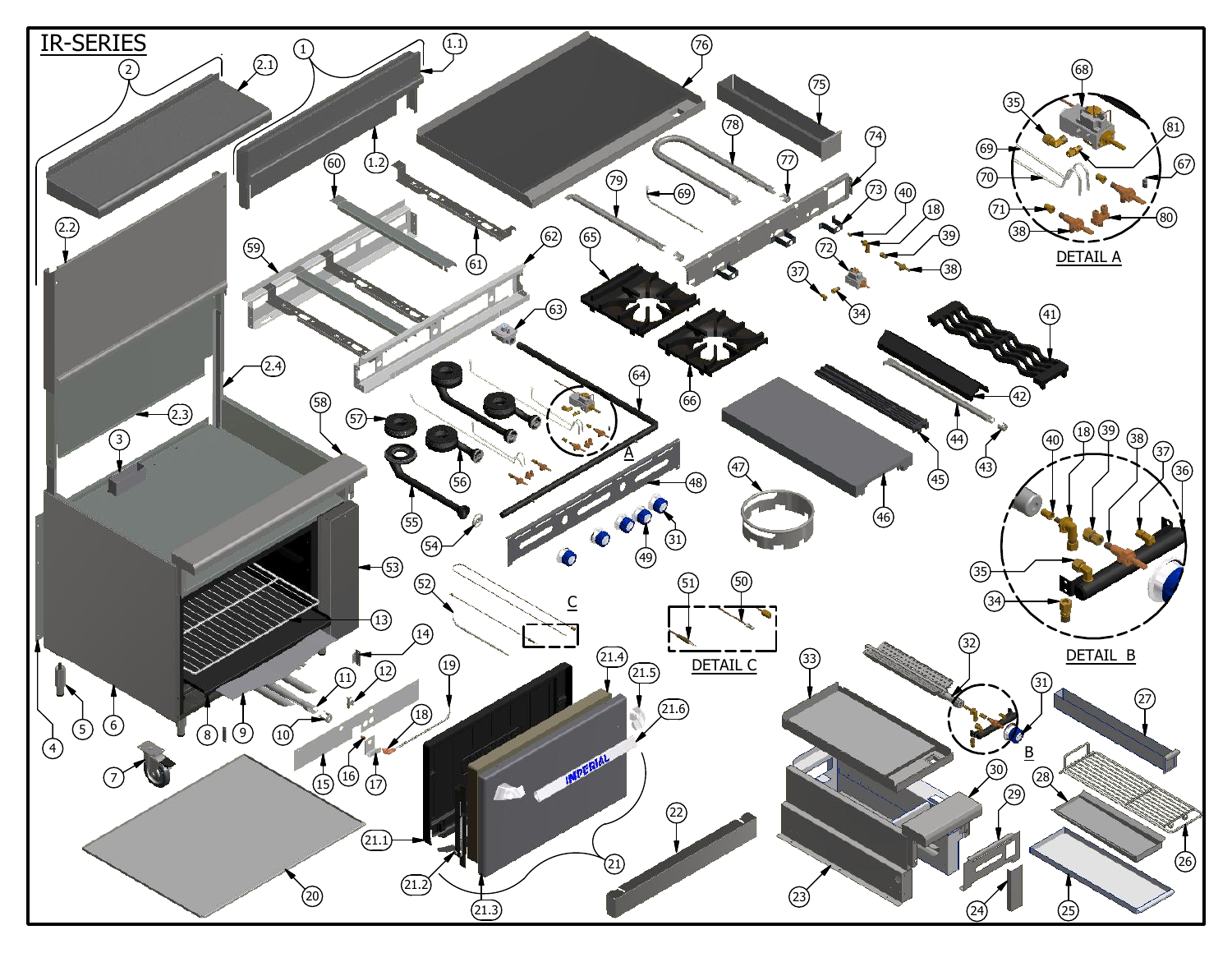| <b>ITEM</b>             | <b>DESCRIPTION</b>                                | PART NO. | 24"                          | 36"            | 48"                      | 60"                          | 72"                      |
|-------------------------|---------------------------------------------------|----------|------------------------------|----------------|--------------------------|------------------------------|--------------------------|
| $\mathbf{1}$            | 24" STUB BACK ASSEMBLY (INCLUDES ITEM 1.1 & 1.2)  | 21175    | 1                            |                |                          |                              |                          |
| ***                     | 36" STUB BACK ASSEMBLY (INCLUDES ITEM 1.1 & 1.2)  | 21176    | $\overline{\phantom{a}}$     | 1              |                          |                              |                          |
| ***                     | 48" STUB BACK ASSEMBLY (INCLUDES ITEM 1.1 & 1.2)  | 21177    | $\qquad \qquad \blacksquare$ |                | $\mathbf{1}$             |                              |                          |
| $***$                   | 60" STUB BACK ASSEMBLY (INCLUDES ITEM 1.1 & 1.2)  | 21178    |                              |                |                          | $\mathbf{1}$                 |                          |
| $***$                   | 72" STUB BACK ASSEMBLY (INCLUDES ITEM 1.1 & 1.2)  | 21179    | $\blacksquare$               |                | $\overline{\phantom{a}}$ |                              | $\mathbf{1}$             |
| 1.1                     | 24" STUB FRONT                                    | 20265    | 1                            |                |                          |                              |                          |
| ***                     | <b>36" STUB FRONT</b>                             | 20266    | $\qquad \qquad \blacksquare$ | $\mathbf{1}$   |                          | $\qquad \qquad \blacksquare$ |                          |
| $***$                   | <b>48" STUB FRONT</b>                             | 20267    | $\qquad \qquad \blacksquare$ |                | 1                        |                              |                          |
| $***$                   | <b>60" STUB FRONT</b>                             | 20362    |                              |                |                          | $\mathbf{1}$                 |                          |
| ***                     | 72" STUB FRONT                                    | 20363    | $\overline{\phantom{a}}$     | $\blacksquare$ |                          |                              | $\mathbf{1}$             |
| 1.2                     | 24" OUTSIDE BACK (GALV.)                          | 20991    | 1                            |                |                          |                              |                          |
| ***                     | 36" OUTSIDE BACK (GALV.)                          | 20992    |                              | $\mathbf{1}$   |                          |                              |                          |
| $***$                   | 48" OUTSIDE BACK (GALV.)                          | 20993    | $\overline{\phantom{a}}$     |                | 1                        | $\overline{\phantom{a}}$     | $\overline{\phantom{a}}$ |
| $***$                   | 60" OUTSIDE BACK (GALV.)                          | 20994    | $\overline{\phantom{0}}$     |                |                          | $\mathbf{1}$                 |                          |
| $***$                   | 72" OUTSIDE BACK (GALV.)                          | 20995    |                              |                |                          |                              | $\mathbf{1}$             |
| $\overline{2}$          | 24" BACKGUARD ASSEMBLY (INCLUDES ITEMS 2.1 - 2.4) | 21200    | 1                            |                |                          |                              |                          |
| ***                     | 36" BACKGUARD ASSEMBLY (INCLUDES ITEMS 2.1 - 2.4) | 21201    | $\overline{\phantom{0}}$     | $\mathbf{1}$   |                          |                              |                          |
| $***$                   | 48" BACKGUARD ASSEMBLY (INCLUDES ITEMS 2.1 - 2.4) | 21202    | $\qquad \qquad \blacksquare$ |                | 1                        |                              | $\blacksquare$           |
| ***                     | 60" BACKGUARD ASSEMBLY (INCLUDES ITEMS 2.1 - 2.4) | 21203    |                              |                |                          | 1                            |                          |
| $***$                   | 72" BACKGUARD ASSEMBLY (INCLUDES ITEMS 2.1 - 2.4) | 21204    |                              |                |                          |                              | $\mathbf{1}$             |
| 2.1                     | 24" SHELF                                         | 21190    | 1                            |                |                          |                              |                          |
| ***                     | 36" SHELF                                         | 21191    | $\overline{\phantom{a}}$     | $\mathbf{1}$   |                          |                              |                          |
| ***                     | 48" SHELF                                         | 21192    | $\overline{\phantom{a}}$     |                | $\mathbf{1}$             |                              | $\overline{\phantom{0}}$ |
| $***$                   | 60" SHELF                                         | 21193    | $\blacksquare$               |                |                          | $\mathbf{1}$                 |                          |
| ***                     | 72" SHELF                                         | 21194    |                              |                |                          |                              | $\mathbf{1}$             |
| 2.2                     | 24" HIGH SHELF FRONT                              | 31645    | 1                            |                | $\overline{a}$           | $\qquad \qquad \blacksquare$ |                          |
| ***                     | 36" HIGH SHELF FRONT                              | 31646    | $\blacksquare$               | 1              |                          |                              |                          |
| $***$                   | <b>48" HIGH SHELF FRONT</b>                       | 31647    | $\qquad \qquad \blacksquare$ |                | 1                        |                              |                          |
| $***$                   | <b>60" HIGH SHELF FRONT</b>                       | 31648    |                              |                |                          | 1                            |                          |
| $***$                   | 72" HIGH SHELF FRONT                              | 31649    | $\qquad \qquad \blacksquare$ |                | $\blacksquare$           | $\qquad \qquad \blacksquare$ | $\mathbf{1}$             |
| 2.3                     | 24" HIGH SHELF BACK                               | 21195    | 1                            | ٠              | $\blacksquare$           | ٠                            | $\blacksquare$           |
| ***                     | <b>36" HIGH SHELF BACK</b>                        | 21196    |                              | $\mathbf{1}$   |                          |                              |                          |
| ***                     | <b>48" HIGH SHELF BACK</b>                        | 21197    |                              |                | 1                        |                              |                          |
| $***$                   | <b>60" HIGH SHELF BACK</b>                        | 21198    | $\qquad \qquad \blacksquare$ |                |                          | 1                            |                          |
| ***                     | 72" HIGH SHELF BACK                               | 21199    |                              |                |                          |                              | $\mathbf{1}$             |
| 2.4                     | IR REINFORCEMENT CHANNEL (SET OF 2)               | 21130    | $\mathbf{1}$                 | 1              | 1                        | 1                            | 1                        |
| $\mathbf{3}$            | IR FLUE BOX ASSEMBLY                              | 21125    | $\mathbf{1}$                 | $\mathbf{1}$   | 2                        | $\overline{2}$               | $\overline{2}$           |
| $\overline{\mathbf{4}}$ | <b>IR-24 BACK PANEL</b>                           | 31585    | $\mathbf{1}$                 |                |                          |                              |                          |
| $***$                   | <b>IR-36 BACK PANEL</b>                           | 31586    | $\overline{\phantom{a}}$     | 1              |                          |                              |                          |
| ***                     | <b>IR-48 BACK PANEL</b>                           | 31587    |                              |                | 1                        |                              |                          |
| ***                     | IR-60 BACK PANEL                                  | 31588    | $\blacksquare$               |                |                          | $\mathbf{1}$                 |                          |
| ***                     | <b>IR-72 BACK PANEL</b>                           | 31589    | $\overline{\phantom{0}}$     |                |                          |                              | $\mathbf{1}$             |
| 5                       | 6" ADJUSTABLE S/S LEG                             | 37784    | 4                            | 4              | 4                        | 4                            | 6                        |
| 6                       | SIDE PANEL L/H                                    | 31617    | 1                            | 1              | 1                        | 1                            | 1                        |
| ***                     | SIDE PANEL R/H                                    | 31618    | $\mathbf{1}$                 | $\mathbf{1}$   | $\mathbf{1}$             | $\mathbf{1}$                 | $\mathbf{1}$             |
| ***                     | IR-RG SIDE PANEL (L/R)                            | 31377    |                              | $\mathbf{1}$   |                          |                              |                          |
| 7                       | PLATE CASTER WITH BREAK (FRONT)                   | 1061     | $\overline{2}$               | $\overline{2}$ | $\overline{2}$           | $\overline{2}$               | 3                        |
| ***                     | PLATE CASTER (REAR)                               | 1060     | $\overline{2}$               | $\overline{2}$ | $\overline{2}$           | $\overline{2}$               | $\overline{3}$           |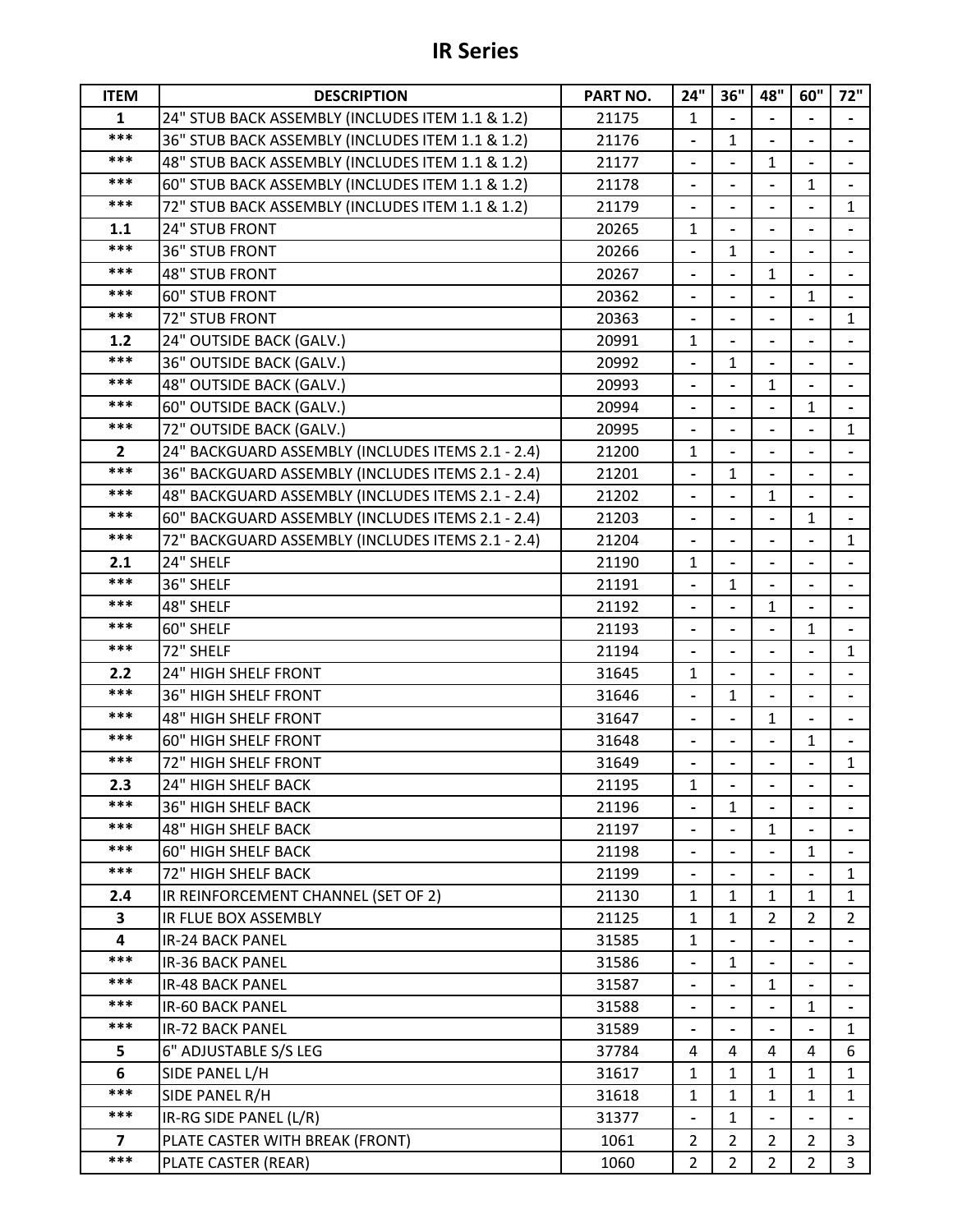## **IR Series**

| <b>ITEM</b>   | <b>DESCRIPTION</b>                                | PART NO. | 24"                          | 36"                          | 48"            | 60"            | 72"             |
|---------------|---------------------------------------------------|----------|------------------------------|------------------------------|----------------|----------------|-----------------|
| 8             | IR-24" BOTTOM LINER (PORCELAINIZED)               | 20268    | $\mathbf{1}$                 |                              | $\overline{2}$ |                |                 |
| ***           | IR-36" BOTTOM LINER (PORCELAINIZED)               | 9047     |                              | $\mathbf{1}$                 |                | $\overline{2}$ | $\overline{2}$  |
| ***           | <b>OVEN BOTTOM RETAINER</b>                       | 31597    | 1                            | 1                            | 2              | $\overline{2}$ | $\overline{2}$  |
| 9             | 24" FLAME SPREADER                                | 31583    | $\mathbf{1}$                 |                              | $\overline{2}$ |                |                 |
| ***           | <b>36" FLAME SPREADER</b>                         | 31584    |                              | $\mathbf{1}$                 |                | 2              | $\overline{2}$  |
| 10            | OVEN/GRIDDLE BURNER U SHAPE AIR SHUTTER           | 1037     | 1                            | 1                            | 2              | $\overline{2}$ | $\overline{2}$  |
| 11            | <b>OVEN/GRIDDLE BURNER U SHAPE</b>                | 2099     | 1                            | $\mathbf{1}$                 | $\overline{2}$ | $\overline{2}$ | $\overline{2}$  |
| 12            | <b>OVEN PILOT</b>                                 | 1291     | 1                            | 1                            | 2              | 2              | $\overline{2}$  |
| ***           | <b>OVEN PILOT BRACKET</b>                         | 30921    | $\mathbf{1}$                 | $\mathbf{1}$                 | $\overline{2}$ | $\overline{2}$ | $\overline{2}$  |
| ***           | PILOT BELL ORIFICE (NAT)                          | 1017     | 1                            | 1                            | 2              | $\overline{2}$ | $\overline{2}$  |
| $***$         | PILOT BELL ORIFICE (LP)                           | 1018     | 1                            | 1                            | 2              | $\overline{2}$ | $\overline{2}$  |
| 13            | IR-OVEN RACK (19-3/4" X 25")                      | 2120     | 1                            |                              | $\overline{2}$ |                |                 |
| ***           | IR-OVEN RACK (26-3/8" X 25")                      | 2130     |                              | 1                            |                | $\overline{2}$ | $\overline{2}$  |
| 14            | KICK PLATE BRACKET                                | 30857    | $\overline{2}$               | $\overline{2}$               | 4              | 4              | 4               |
| 15            | 24" FRONT OVEN BAFFLE                             | 31600    | 1                            |                              | $\overline{2}$ |                |                 |
| ***           | <b>36" FRONT OVEN BAFFLE</b>                      | 31601    | $\qquad \qquad \blacksquare$ | 1                            |                | $\overline{2}$ | $\overline{2}$  |
| 16            | 20" OVEN #42 ORIFICE (NAT)                        | 2074     | $\mathbf{1}$                 |                              | 2              |                |                 |
| ***           | 26-1/2" OVEN #36 ORIFICE (NAT)                    | 2061     |                              | $\mathbf{1}$                 |                | $\overline{2}$ | $\overline{2}$  |
| ***           | 20" OVEN #53 ORIFICE (LP)                         | 2076     | $\mathbf{1}$                 |                              | $\overline{2}$ |                |                 |
| ***           | 26-1/2" OVEN #50 ORIFICE (LP)                     | 2065     |                              | 1                            |                | $\overline{2}$ | $\overline{2}$  |
| 17            | <b>OVEN ORIFICE BRACKET</b>                       | 33029    | 1                            | 1                            | 2              | $\overline{2}$ | $\overline{2}$  |
| 18            | ORIFICE MIXER ELBOW                               | 37188    | 1                            | 1                            | 2              | $\overline{2}$ | $\overline{2}$  |
| 19            | FLEX TUBING (3/8" X 69")                          | 34679-69 | 1                            | $\mathbf{1}$                 | $\overline{2}$ | $\overline{2}$ | $\overline{2}$  |
| 20            | 24" CRUMB TRAY                                    | 34683-1  | 1                            | $\qquad \qquad \blacksquare$ | 2              | 1              |                 |
| ***           | <b>36" CRUMB TRAY</b>                             | 34683-2  |                              | $\mathbf{1}$                 |                | $\mathbf{1}$   | $\overline{2}$  |
| 21            | 24" IR DOOR ASSEMBLY (INCLUDES PARTS 20.1 - 20.5) | 2685     | 1                            |                              | 2              |                |                 |
| ***           | 36" IR DOOR ASSEMBLY (INCLUDES PARTS 20.1 - 20.5) | 2688     | $\blacksquare$               | $\mathbf{1}$                 |                | $\overline{2}$ | $\overline{2}$  |
| 21.1          | 20" OVEN DOOR LINER (PORCELAINIZED)               | 9030     | 1                            |                              | $\overline{2}$ |                |                 |
| $***$         | 26-1/2" OVEN DOOR LINER (PORCELAINIZED)           | 2128     |                              | 1                            |                | $\overline{2}$ | $\overline{2}$  |
| 21.2          | 20" DOOR CLOSING MECHANISM                        | 20160    | $\mathbf{1}$                 |                              | 2              |                |                 |
| ***           | 26-1/2" DOOR CLOSING MECHANISM                    | 20161    |                              | $\mathbf{1}$                 |                | $\overline{2}$ | $2\overline{ }$ |
| 21.3          | DOOR COVER (20" OVEN)                             | 2687     | $\mathbf{1}$                 |                              | $\overline{2}$ |                |                 |
| ***           | DOOR COVER (26-1/2" OVEN)                         | 2689     |                              | 1                            |                | $\overline{2}$ | $\overline{2}$  |
| 21.4<br>$***$ | DOOR INSULATION (20" OVEN)                        | 8040-2   | 1                            |                              | $\overline{2}$ |                |                 |
|               | DOOR INSULATION (29-1/2" OVEN)                    | 8040-1   | $\blacksquare$               | $\mathbf{1}$                 |                | $\overline{2}$ | $\overline{2}$  |
| 21.5<br>***   | END CAP (R/H)                                     | 36101    | $\mathbf{1}$                 | $\mathbf{1}$                 | $\overline{2}$ | $\overline{2}$ | $\overline{2}$  |
|               | END CAP (L/H)                                     | 36102    | 1                            | 1                            | 2              | $\overline{2}$ | $\overline{2}$  |
| 21.6<br>***   | 20" OVEN DOOR HANDLE                              | 36099    | $\mathbf{1}$                 |                              | $\overline{2}$ |                |                 |
|               | 26-1/2" OVEN DOOR HANDLE                          | 36100    |                              | $\mathbf{1}$                 |                | $\overline{2}$ | $\overline{2}$  |
| 22<br>***     | 24" KICK PLATE                                    | 20142    | $\mathbf{1}$                 |                              | $\overline{2}$ |                |                 |
|               | <b>36" KICK PLATE</b>                             | 20143    |                              | 1                            |                | $\overline{2}$ | $\overline{2}$  |
| 23<br>***     | IR-RG SIDE PANEL "A" (R/H)                        | 30905    | $\mathbf{1}$                 | 1                            | 1              | $\mathbf{1}$   | $\mathbf{1}$    |
|               | IR-RG SIDE PANEL "A" (L/H)                        | 31378    | 1                            | $\mathbf{1}$                 | 1              | $\mathbf{1}$   | $\mathbf{1}$    |
| 24            | RG FRONT TRIM (L/R)                               | 30911    |                              | $\mathbf{1}$                 |                |                |                 |
| 25<br>***     | 12" IR-RG CRUMBTRAY                               | 20017    | 1                            | 1                            | 1              | 1              | $\mathbf{1}$    |
|               | 24" IR-RG CRUMBTRAY                               | 20018    | $\mathbf{1}$                 | $\mathbf{1}$                 | $\mathbf{1}$   | $\mathbf{1}$   | $\mathbf{1}$    |
| 26<br>***     | 12" IR-RG RACK                                    | 2024     | 1                            | $\mathbf 1$                  | 1              | 1              | $\mathbf{1}$    |
|               | 24" IR-RG RACK                                    | 2025     | $\mathbf{1}$                 | $\mathbf{1}$                 | $\mathbf{1}$   | $\mathbf{1}$   | $\mathbf{1}$    |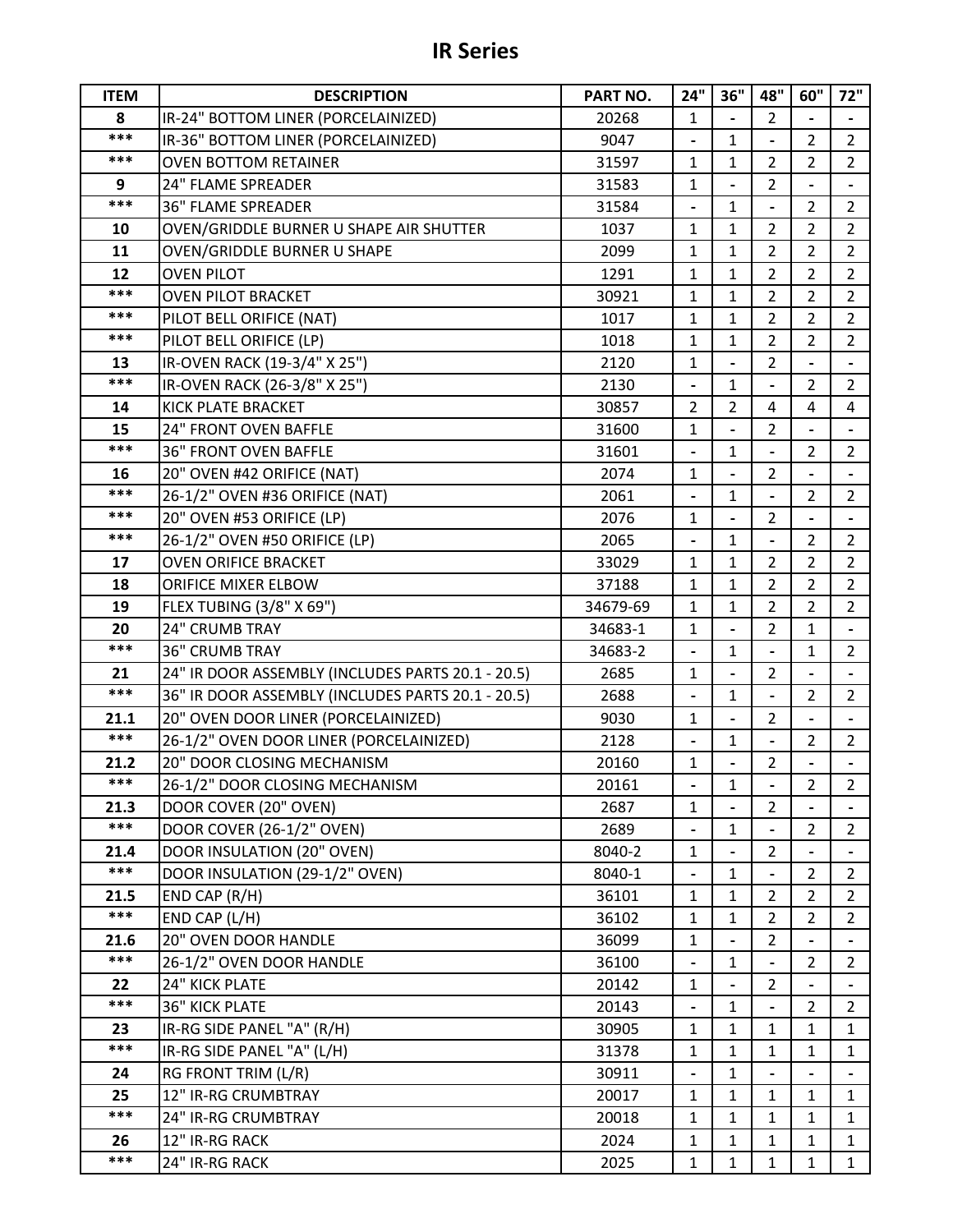## **IR Series**

| <b>ITEM</b> | <b>DESCRIPTION</b>                              | PART NO.            | 24"                              | 36"            | 48"            | 60"            | 72"                               |
|-------------|-------------------------------------------------|---------------------|----------------------------------|----------------|----------------|----------------|-----------------------------------|
| 27          | <b>IR-RG GREASE CAN</b>                         | 20042               | $\mathbf{1}$                     | $\mathbf{1}$   | $\mathbf{1}$   | $\mathbf{1}$   | $\mathbf{1}$                      |
| 28          | 12" DRIP PAN FOR RG BROILER                     | 20014               | 1                                | 1              | $\mathbf{1}$   | 1              | $\mathbf{1}$                      |
| ***         | 24" DRIP PAN FOR RG BROILER                     | 20015               | $\mathbf{1}$                     | 1              | 1              | $\mathbf{1}$   | $\mathbf{1}$                      |
| 29          | 12" RG VALVE COVER                              | 31390               | 1                                | $\mathbf{1}$   | $\mathbf{1}$   | $\mathbf{1}$   | $\mathbf{1}$                      |
| ***         | 24" RG VALVE COVER                              | 31392               | 1                                | 1              | 1              | 1              | $\mathbf{1}$                      |
| 30          | 12" RG LANDING LEDGE                            | 21168               | 1                                | $\mathbf{1}$   | 1              | 1              | $\mathbf{1}$                      |
| ***         | 24" RG LANDING LEDGE                            | 21160               | 1                                | $\mathbf{1}$   | $\mathbf{1}$   | $\mathbf{1}$   | $\mathbf{1}$                      |
| 31          | RESTAURANT SERIES, OPEN BURNER                  | 36330               | $1 - 4$                          | $1-6$          | $1 - 8$        | $1 - 10$       | $1 - 12$                          |
| 32          | <b>IR-RG BURNER ASSEMBLY</b>                    | 20125               | $1 - 2$                          | $1 - 2$        | $1 - 2$        | $1 - 2$        | $1 - 2$                           |
| ***         | WIRE MESH FOR RAISED GRIDDLE/BROILER (SET OF 2) | 20126               | $1 - 2$                          | $1 - 2$        | $1 - 2$        | $1 - 2$        | $1 - 2$                           |
| 33          | 12" IR-RG GRIDDLE ASSEMBLY                      | <b>CALL FACTORY</b> | $\mathbf{1}$                     | $\mathbf{1}$   | $\mathbf{1}$   | 1              | $\mathbf{1}$                      |
| $***$       | 12" IR-RG GRIDDLE ASSEMBLY                      | 20012               | $\mathbf{1}$                     | $\mathbf{1}$   | $\mathbf{1}$   | $\mathbf{1}$   | $\mathbf{1}$                      |
| ***         | 24" IR-RG GRIDDLE ASSEMBLY (R/H)                | 33357               |                                  | 1              | 1              | 1              | 1                                 |
| ***         | 24" IR-RG GRIDDLE ASSEMBLY (L/H)                | 38178               | $\overline{\phantom{0}}$         | $\mathbf{1}$   | $\mathbf{1}$   | $\mathbf{1}$   | $\mathbf{1}$                      |
| 34          | 3/8 C X MIP 1/4 MALE CONNECTOR BRASS            | 30293               | 1                                | 1              | $\mathbf{1}$   | 1              | $\mathbf{1}$                      |
| 35          | 3/8 C MIPL 1/4 90 DEGREE ELBOW BRASS            | 30292               | $\mathbf{1}$                     | 1              | 1              | 1              | $\mathbf{1}$                      |
| 36          | 12" RG GAS MANIFOLD (SPECIFY SIDE)              | <b>CALL FACTORY</b> | 1                                | 1              | 1              | 1              | $\mathbf{1}$                      |
| ***         | 24" RG GAS MANIFOLD (SPECIFY SIDE)              | 0905-1              | $\mathbf{1}$                     | 1              | $\mathbf{1}$   | 1              | $\mathbf{1}$                      |
| 37          | SINGLE PILOT ADJUSTING VALVE                    | 1604                | $1 - 2$                          | $1 - 2$        | $1 - 2$        | $1 - 2$        | $1 - 2$                           |
| 38          | <b>BURNER GAS VALVE</b>                         | 1610                | $\overline{4}$                   | 6              | 8              | 10             | 12                                |
| 39          | 3/8-27 X 3/8 CC VALVE ADAPTER                   | 30286               | $1 - 2$                          | $1 - 3$        | $1 - 4$        | $1 - 5$        | $1 - 6$                           |
| ***         | #50 ORIFICE (NAT) (GRIDDLE AND BROILER)         | 2065                | $1 - 2$                          | $1 - 3$        | $1 - 4$        | $1 - 5$        | $1 - 6$                           |
| ***         | #56 ORIFICE (LP) (GRIDDLE AND BROILER)          | 2068-1              | $1 - 2$                          | $1 - 3$        | $1 - 4$        | $1 - 5$        | $1-6$                             |
| 41          | S GRATE (6" X 24") TOP GRATE FOR IR-RANGE       | 33502               | 4                                | 6              | 8              | 10             | 12                                |
| 42          | 191/2" RADIANT COVER                            | 37187               | 4                                | 6              | 8              | 10             | 12                                |
| ***         | <b>BROILER LINER ASSY.</b>                      | <b>CALL FACTORY</b> | 1                                | 1              | $\mathbf{1}$   | 1              | $\mathbf{1}$                      |
| 43          | STRAIGHT BURNER AIR SHUTTER                     | 1024                | $1 - 4$                          | $1-6$          | $1 - 8$        |                | $1-10$ 1-12                       |
| 44          | <b>STRAIGHT BURNER</b>                          | 1020                | $1 - 4$                          | $1-6$          | $1-8$          |                | $1-10$ 1-12                       |
| 45          | TOP GRATE, 3 BAR (3" X 21")                     | 1201                | $3 - 7$                          |                |                |                | $3-11$   $3-15$   $3-19$   $3-23$ |
| 46          | IR HOT TOP (12" X 24")                          | 5009                | $\overline{2}$                   | $\overline{3}$ | $\overline{4}$ | 5              | 6                                 |
| 47          | <b>WOK RING</b>                                 | 38707               | Opt                              |                |                |                | Opt Opt Opt Opt                   |
| 48          | 24" VALVE COVER                                 | 37017               | $\mathbf{1}$                     |                |                |                |                                   |
| $***$       | 36" VALVE COVER                                 | 37018               |                                  | $\mathbf{1}$   |                |                |                                   |
| ***<br>***  | <b>48" VALVE COVER</b>                          | 37019               |                                  |                | 1              |                |                                   |
| ***         | 60" VALVE COVER                                 | 37020               |                                  |                |                | $\mathbf{1}$   |                                   |
|             | 72" VALVE COVER                                 | 37021               |                                  |                |                |                | $\mathbf{1}$                      |
| 49          | IR OVEN THERMOSTAT KNOB                         | 36328               | $\mathbf{1}$                     | 1              | 2              | 2              | $\overline{2}$                    |
| 50          | <b>48" THERMOCOUPLE EXTENSION</b>               | 36016               | $\mathbf{1}$                     | $\mathbf{1}$   | 2              | $\overline{2}$ | $\overline{2}$                    |
| 51          | <b>18" THERMOCOUPLE</b>                         | 36017               | 1                                | $\mathbf{1}$   | 2              | 2              | $\overline{2}$                    |
| 52          | IR - 3/16 X 66" S/S FLEX TUBING                 | 37001-66            | $\mathbf{1}$                     | $\mathbf{1}$   | $\overline{2}$ | $\overline{2}$ | $\overline{2}$                    |
| 53<br>$***$ | CONTROL PANEL (R/H)                             | 20110               |                                  | 1              |                |                | 1                                 |
| ***         | <b>CONTROL PANEL (L/H)</b>                      | 20111               | $\blacksquare$                   |                |                |                | $\mathbf{1}$                      |
|             | CONTROL PANEL MOUNTING BRACKET                  | 30877               |                                  | $\mathbf{1}$   |                |                | $\overline{2}$                    |
| 54          | OPEN BURNER AIR SHUTTER                         | 1007                | 4                                | 6              | 8              | 10             | 12                                |
| 55          | <b>OPEN BURNER VENTURI (BACK)</b>               | 38052               | $\overline{2}$<br>$\overline{2}$ | 3<br>3         | 4              | 5<br>5         | 6<br>6                            |
| 56<br>57    | OPEN BURNER VENTURI (FRONT)                     | 38051               |                                  | 6              | 4<br>8         |                |                                   |
| ***         | <b>BURNER HEAD</b>                              | 2680                | 4                                |                |                | 10             | 12                                |
|             | WOK JET BURNER HEAD                             | 1230-J              | 4                                | 6              | 8              | 10             | 12                                |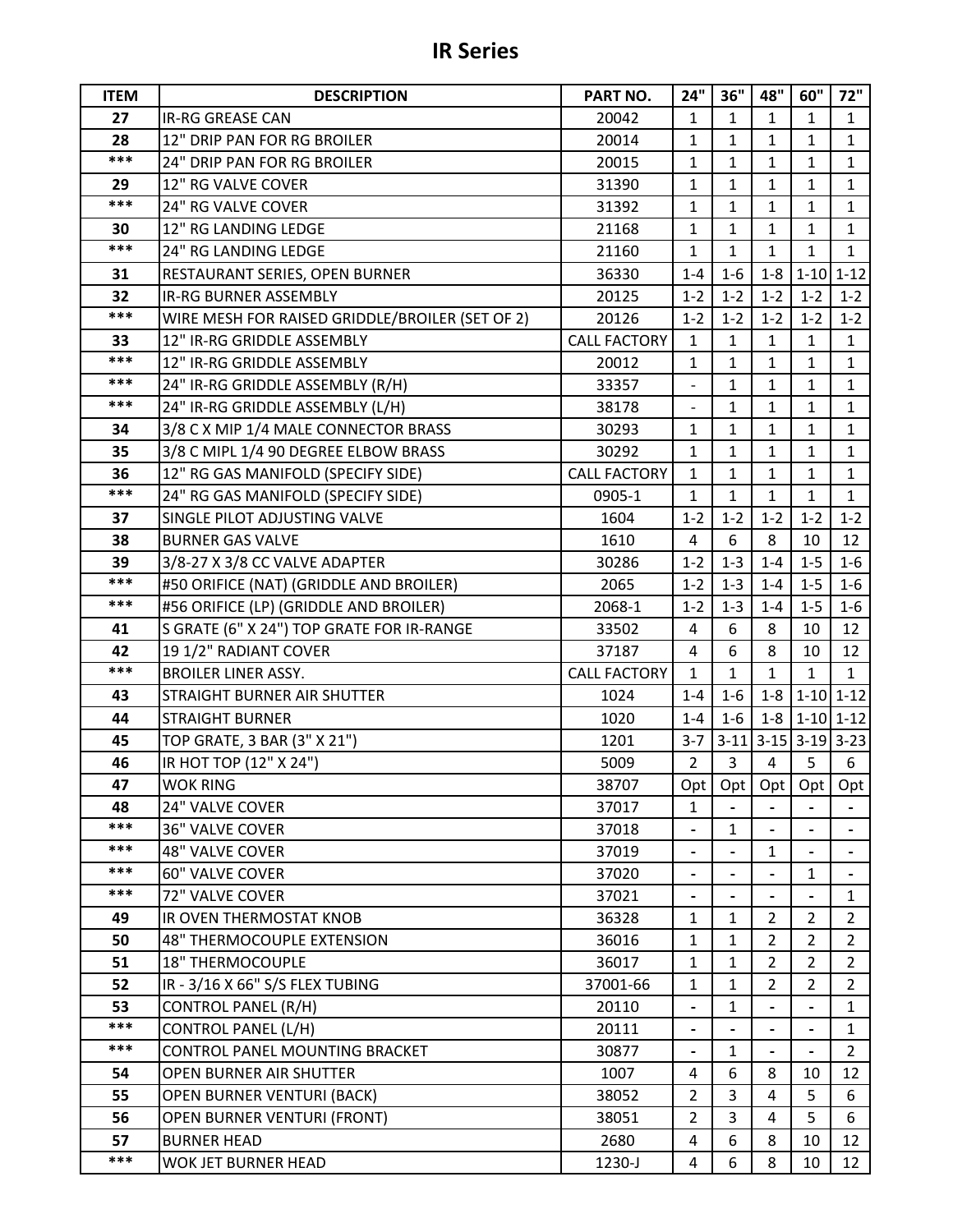|  | <b>IR Series</b> |  |
|--|------------------|--|
|--|------------------|--|

| <b>ITEM</b> | <b>DESCRIPTION</b>                                                          | PART NO.            | 24"                      | 36"               | 48"                          | 60"                      | 72"            |
|-------------|-----------------------------------------------------------------------------|---------------------|--------------------------|-------------------|------------------------------|--------------------------|----------------|
| ***         | SAUTE BURNER HEAD                                                           | 1230-S              | 4                        | 6                 | 8                            | 10                       | 12             |
| 58          | 24" LANDING LEDGE ASSEMBLY                                                  | 21160               | $\mathbf{1}$             |                   |                              |                          |                |
| ***         | 36" LANDING LEDGE ASSEMBLY                                                  | 21161               | $\frac{1}{2}$            | $\mathbf{1}$      |                              |                          |                |
| ***         | 48" LANDING LEDGE ASSEMBLY                                                  | 21162               |                          |                   | $\mathbf{1}$                 |                          |                |
| ***         | 60" LANDING LEDGE ASSEMBLY                                                  | 21163               | $\blacksquare$           | $\overline{a}$    | $\overline{a}$               | $\mathbf{1}$             | $\blacksquare$ |
| ***         | 72" LANDING LEDGE ASSEMBLY                                                  | 21164               |                          |                   |                              |                          | $\mathbf{1}$   |
| 59          | <b>24" REAR SUPPORT</b>                                                     | 31612               | $\mathbf{1}$             |                   | $\qquad \qquad \blacksquare$ | $\overline{\phantom{0}}$ |                |
| ***         | <b>36" REAR SUPPORT</b>                                                     | 31613               |                          | $\mathbf{1}$      |                              |                          | $\blacksquare$ |
| ***         | <b>48" REAR SUPPORT</b>                                                     | 31614               |                          |                   | $\mathbf{1}$                 |                          |                |
| ***         | <b>60" REAR SUPPORT</b>                                                     | 31615               | $\overline{\phantom{a}}$ | $\overline{a}$    |                              | 1                        | $\blacksquare$ |
| ***         | 72" REAR SUPPORT                                                            | 31616               |                          |                   |                              |                          | $\mathbf{1}$   |
| 60          | <b>IR-TOP GRATE SUPPORT</b>                                                 | 21016               | $\mathbf{1}$             | $\overline{2}$    | 3                            | 4                        | 5              |
| 61          | <b>BURNER HANGER</b>                                                        | 37876               | $\overline{2}$           | 3                 | 4                            | 5                        | 6              |
| 62          | <b>24" FRONT SUPPORT</b>                                                    | 31607               | $\mathbf{1}$             |                   |                              |                          |                |
| ***         | <b>36" FRONT SUPPORT</b>                                                    | 31608               |                          | 1                 |                              |                          |                |
| ***         | <b>48" FRONT SUPPORT</b>                                                    | 31609               |                          |                   | $\mathbf{1}$                 |                          |                |
| ***         | <b>60" FRONT SUPPORT</b>                                                    | 31610               |                          |                   |                              | 1                        |                |
| ***         | <b>72" FRONT SUPPORT</b>                                                    | 31611               | $\overline{\phantom{a}}$ | $\overline{a}$    | $\overline{\phantom{0}}$     |                          | $\mathbf{1}$   |
| 63          | <b>GAS PRESSURE REGULATOR (NAT)</b>                                         | 38733               | $\mathbf{1}$             | $\mathbf{1}$      | $\mathbf{1}$                 | $\mathbf{1}$             | $\mathbf{1}$   |
| ***         | <b>GAS PESSURE REGULATOR (LP)</b>                                           | 38734               | $\mathbf{1}$             | $\mathbf{1}$      | 1                            | 1                        | $\mathbf{1}$   |
| 64          | 24" GAS MANIFOLD PIPE                                                       | 1360                |                          |                   |                              |                          |                |
| ***         | <b>36" GAS MANIFOLD PIPE</b>                                                | 1361                | $\blacksquare$           | $\mathbf{1}$      |                              |                          |                |
| ***         | <b>48" GAS MANIFOLD PIPE</b>                                                | 0858                | $\blacksquare$           |                   | 1                            |                          |                |
| ***         | 60" GAS MANIFOLD PIPE                                                       | 0859                |                          |                   |                              | $\mathbf{1}$             |                |
| ***         | 72" GAS MANIFOLD PIPE                                                       | 0860                |                          |                   |                              |                          | $\mathbf{1}$   |
| 65          | <b>REAR TOP GRATE</b>                                                       | 38050               | $\overline{2}$           | 3                 | 4                            | 5                        | 6              |
| 66          | <b>FRONT GRATE</b>                                                          | 38049               | $\overline{2}$           | 3                 | 4                            | 5                        | 6              |
| 67          | SQUARE HEAD PLUG 1/8"                                                       | 30257               | 1                        | $\overline{2}$    | $\overline{2}$               | 1                        | $\mathbf{1}$   |
| 68          | <b>TEDDINGTON OVEN VALVE</b>                                                | 36014               | $\mathbf{1}$             | $\mathbf{1}$      | $\overline{2}$               | $\overline{2}$           | $\overline{2}$ |
| ***         | PILOT ADJUSTING VALVE                                                       | 1607                | $\mathbf 1$              | $\mathbf{1}$      | $\overline{2}$               | $\overline{2}$           | 2 <sup>1</sup> |
| ***         | STAINLESS STEEL CLIP                                                        | 3038                | 2                        | $\overline{2}$    | 4                            | 4                        | 4              |
| 69          | <b>FRONT PILOT ASSY.</b>                                                    | 35714               | $\overline{2}$           | 3                 | 4                            | 5                        | 6              |
| 70          | REAR PILOT ASSY.                                                            | 35715               | $\overline{2}$           | 3                 | 4                            | 5                        | 6              |
| 71<br>***   | #41 ORIFICE (NAT) (OPEN BURNER)                                             | 2059                | 4                        | 6<br>6            | 8<br>8                       | 10                       | 12             |
| 72          | #53 ORIFICE (LP) (OPEN BURNER)<br><b>GRIDDLE CONTROL VALVE (NON-SAFETY)</b> | 2076<br>36015       | 4<br>$\mathbf{1}$        |                   | $\overline{2}$               | 10<br>3                  | 12<br>3        |
| $***$       | 3/8 X 1/4 COMP X MIP RUN TEE                                                | 38290               | $\mathbf{1}$             | 2<br>$\mathbf{1}$ | $\overline{2}$               | $\overline{2}$           | $\overline{3}$ |
| ***         | IR- GRIDDLE CONTROL KNOB                                                    | 36571               | $\mathbf{1}$             | $\overline{2}$    | $\overline{2}$               | 3                        | 3              |
| 73          | IR-G-GRIDDLE ELBOW BRACKET                                                  | 35897               | $1 - 2$                  | $1 - 3$           | $1 - 4$                      | $1 - 5$                  | $1 - 6$        |
| 74          | <b>GRIDDLE FRONT BAFFLE</b>                                                 | <b>CALL FACTORY</b> | $\mathbf{1}$             | 1                 | $\mathbf{1}$                 | 1                        | $\mathbf{1}$   |
| 75          | IR-GRIDDLE GREASE CAN                                                       | 31721               | $\mathbf{1}$             | 1                 | 1                            | $\mathbf{1}$             | $\overline{2}$ |
| 76          | 12" GRIDDLE PLATE ASSY.                                                     | 20006               | $\mathbf{1}$             | $\mathbf{1}$      | $\mathbf{1}$                 | $\mathbf{1}$             | $\mathbf{1}$   |
| ***         | 24" GRIDDLE PLATE ASSY.                                                     | 20007               | 1                        | $\mathbf{1}$      | $\mathbf{1}$                 | 1                        | $\mathbf{1}$   |
| ***         | 36" GRIDDLE PLATE ASSY.                                                     | 20008               | $\mathbf{1}$             | 1                 | 1                            | 1                        | 1              |
| ***         | 48" GRIDDLE PLATE ASSY.                                                     | 20009               | $\mathbf{1}$             | $\mathbf{1}$      | $\mathbf{1}$                 | $\mathbf{1}$             | $\mathbf{1}$   |
| ***         | 60" GRIDDLE PLATE ASSY.                                                     | 20010               | $\mathbf{1}$             | 1                 | $\mathbf{1}$                 | 1                        | $\mathbf{1}$   |
| ***         | 72" GRIDDLE PLATE ASSY.                                                     | 20011               | $\mathbf{1}$             | 1                 | $\mathbf{1}$                 | $\mathbf{1}$             | $\mathbf{1}$   |
| 77          | AIR SHUTTER (USED WITH PART 1033 & 2095)                                    | 1037                | $\mathbf{1}$             | $\overline{2}$    | 3                            | 4                        | 5              |